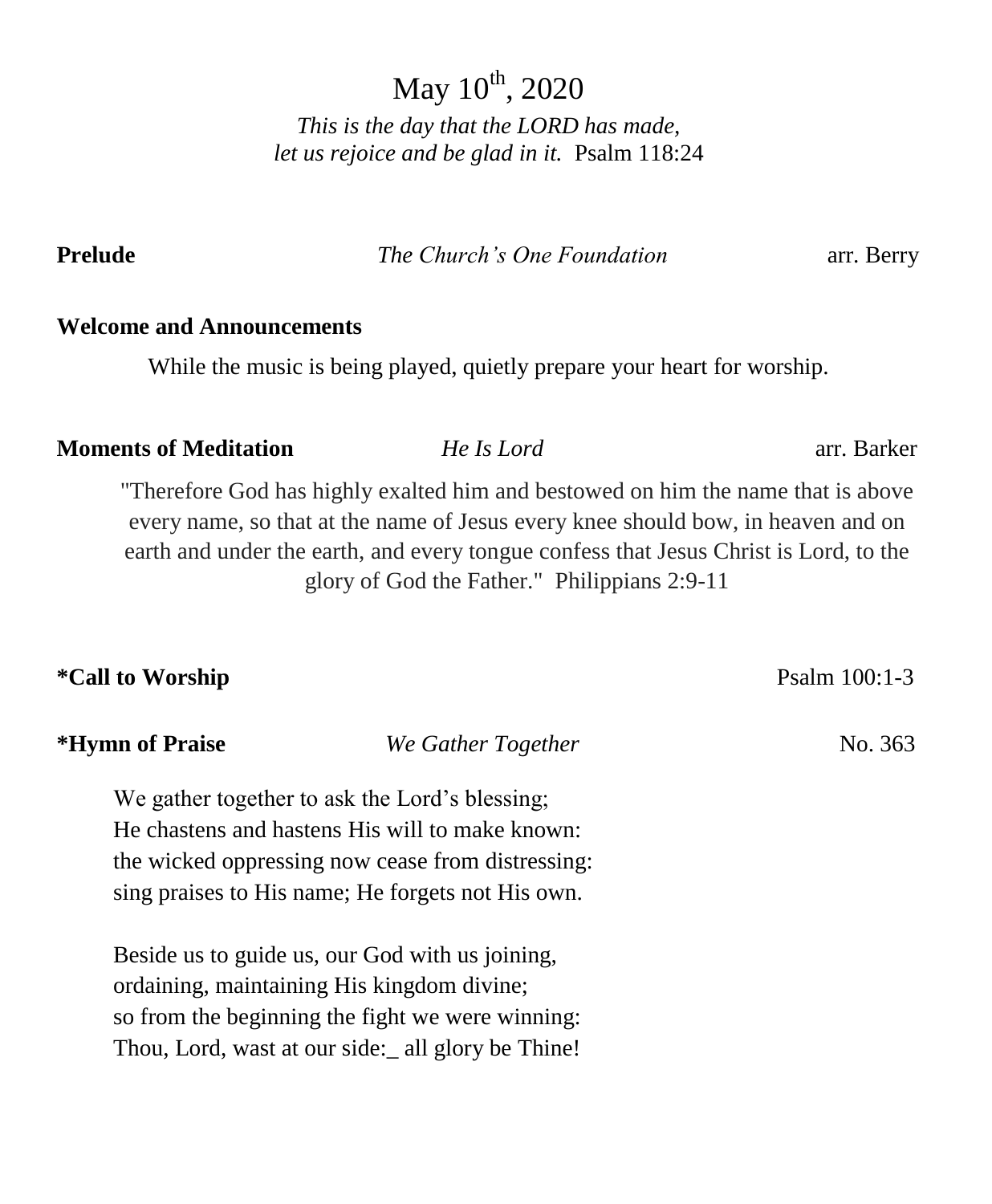We all do extol Thee, Thou leader triumphant, and pray that Thou still our defender wilt be. Let Thy congregation endure thro' tribulation: Thy name be ever prais'd!\_ O Lord, make us free!

**\*Prayer of Invocation** 

**Scripture Reading Isaiah 6:1-13** Pew Bible Page 1068

#### **Prayer of Confession**

Our gracious Heavenly Father, we lower our heads before You, and we confess that we have too often forgotten that we are Yours. Sometimes we carry on our lives as if there was no God, and we fall short of being a credible witness to You. For these things, we ask Your forgiveness, and we also ask for Your strength. Give us clear minds and open hearts so we may witness to You in our world. Remind us to be who You would have us to be, regardless of what we are doing or whom we are with. Hold us to You and build our relationship with You and with those You have given us on earth. In Jesus' name, Amen.

#### **Assurance of Pardoning Grace** Psalm 100:4-5

<sup>4</sup> Enter his gates with thanksgiving, and his courts with praise! Give thanks to him; bless his name!  $5$  For the Lord is good; his steadfast love endures forever, and his faithfulness to all generations.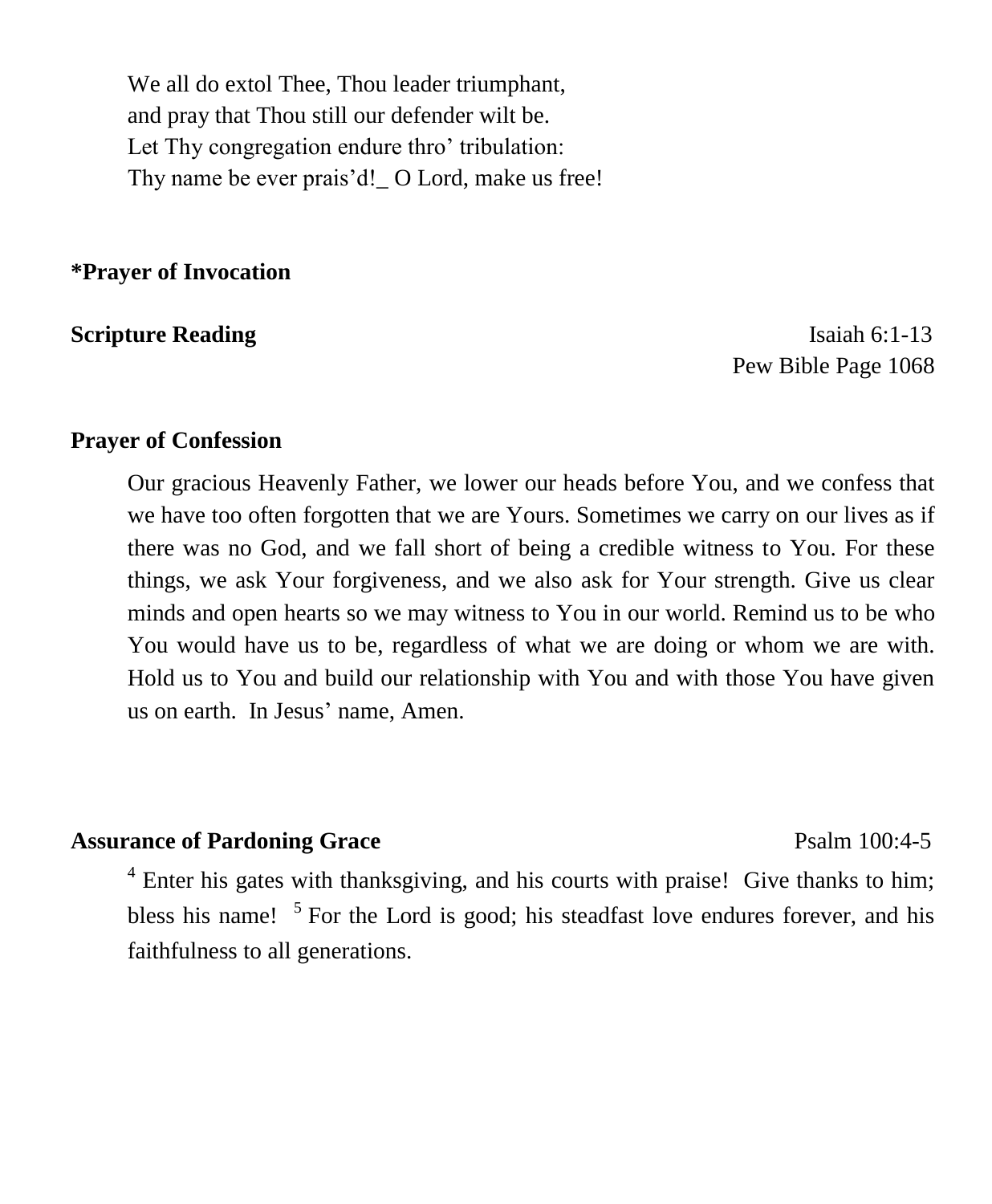## **\*Hymn of Thanksgiving** *Love Divine, All Loves Excelling* No. 529

Love divine, all loves excelling, Joy of heav'n to earth come down: Fix in us Thy humble dwelling, all Thy faithful mercies crown: Jesus, Thou art all compassion, pure, unbounded love Thou art; Visit us with Thy salvation, enter ev'ry trembling heart.

Breathe, O breathe Thy loving Spirit, into ev'ry troubled breast; Let us all in Thee inherit, let us find the promised rest: Take away the love of sinning; Alpha and Omega be; End of faith, as its Beginning, set our hearts at liberty.

Come, Almighty to deliver, let us all Thy life receive; Suddenly return and never, never-more Thy temples leave. Thee we would be always blessing, serve Thee as Thy hosts above, pray and praise Thee, without ceasing, glory in Thy perfect love.

Finish, then, Thy new creation; pure and spotless let us be: Let us see Thy great salvation perfectly restored in Thee; Changed from glory into glory, till in heav'n we take our place, till we cast our crowns before Thee, lost in wonder, love, and praise.

#### **Westminster Shorter Catechism 33-34**

- Q. 33 What is justification?
- **A. Justification is an act of God's free grace, wherein he pardoneth all our sins, and accepteth us as righteous in his sight, only for the righteousness of Christ imputed to us, and received by faith alone.**
- Q. 34 What is adoption?
- **A. Adoption is an act of God's free grace, whereby we are received into the number, and have a right to all the privileges, of the sons of God.**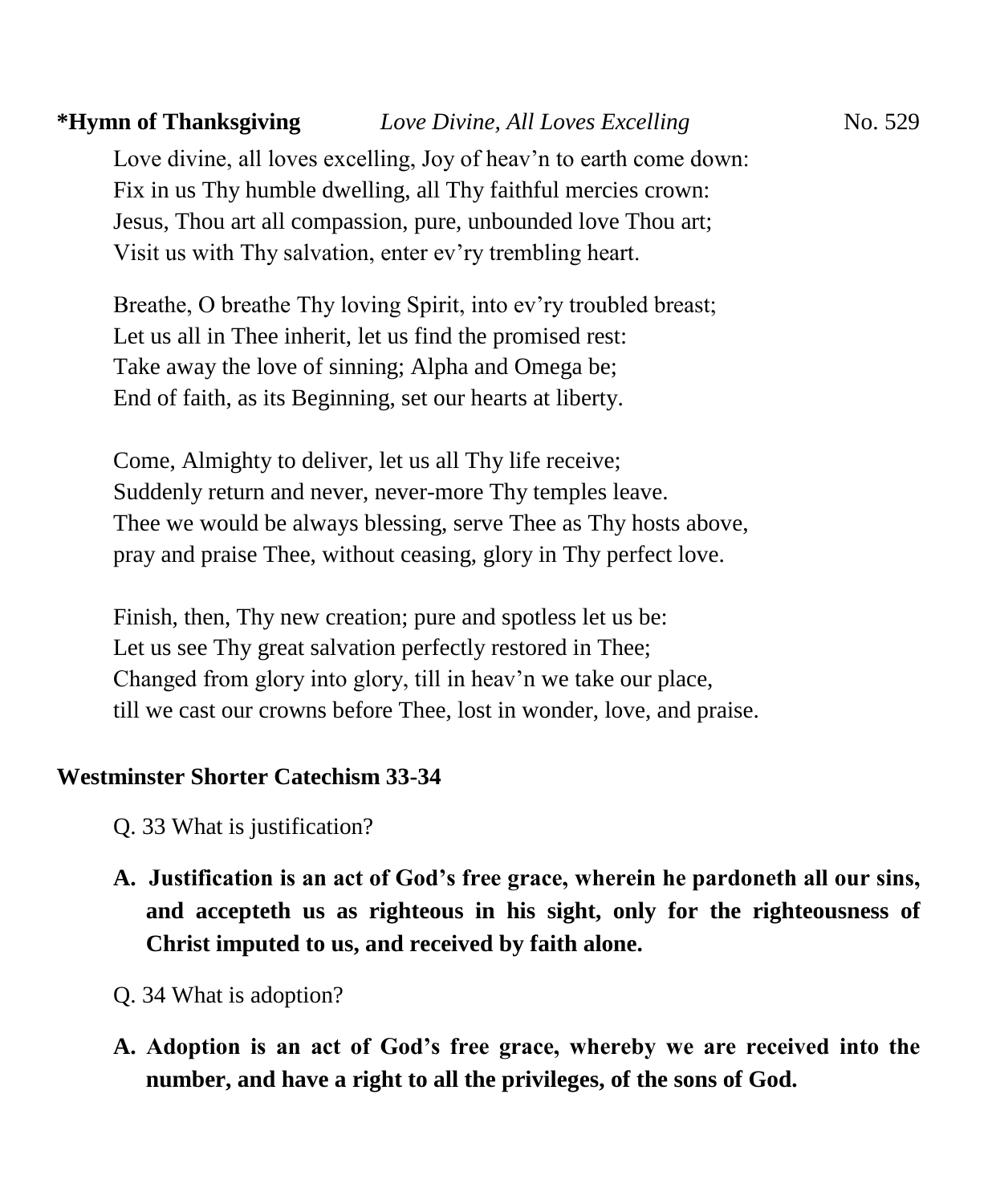**Prayer of Intercession**

| <b>Tithes and Offering</b> | It Is Well with My Soul | arr. Berry |
|----------------------------|-------------------------|------------|
|                            |                         |            |

#### **\*Hymn of Preparation** *Be Thou My Vision* No. 642

Be Thou my vision, O Lord of my heart; naught be all else to me, save that Thou art-Thou my best thought by day or by night, waking or sleeping, Thy presence my light.

Be Thou my wisdom, and Thou my true word; I ever with Thee and Thou with me, Lord; Thou my great Father, I Thy true son; Thou in me dwelling, and I with Thee one.

Be Thou my battle shield, sword for my fight; be Thou my dignity, Thou my delight, Thou my soul's shelter, Thou my high tow'r: raise Thou me heav'nward, O Pow'r of my pow'r.

Riches I heed not, nor man's empty praise, Thou mine inheritance, now and always: Thou and Thou only, first in my heart, High King of heaven, my treasure Thou art.

High King of heaven, my victory won, may I reach heaven's joys, O bright heav'n's Sun! Heart of my own heart, whatever befall, still be my vision, O Ruler of all.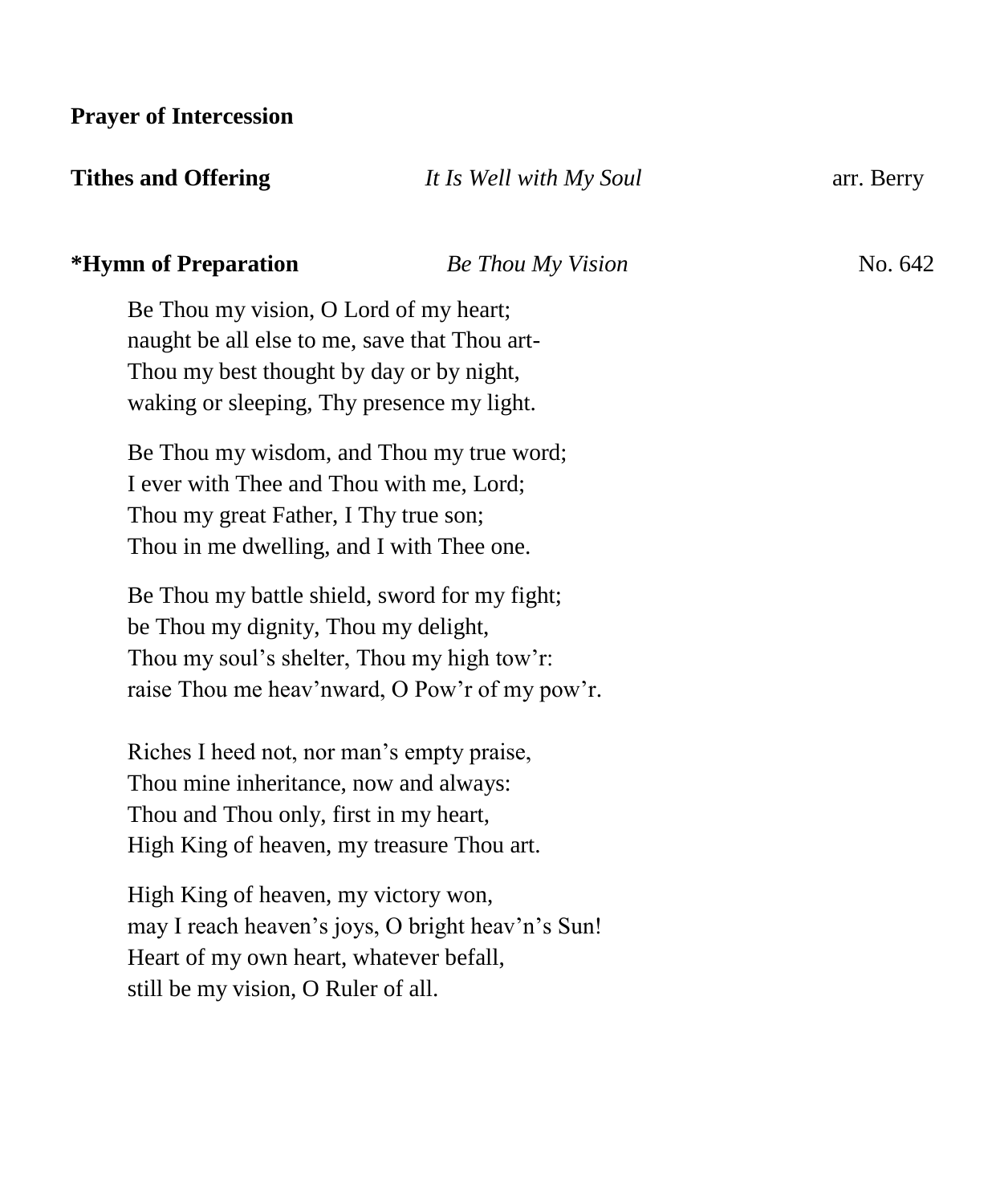Pew Bible Page 1599

Sermon Outline

1. The Price of Discipleship

2. Jesus Came for Sinners

3. What About Fasting?

Questions for Further Consideration:

- 1. Does following Jesus always require self-sacrifice? Explain your answer.
- 2. Think of someone whom you know/have known that's a Christian that you greatly admire. What has that person given up in order to follow Jesus?
- 3. How can we help others with their sin without becoming self-righteous or judgmental?
- 4. Do you fast regularly for spiritual gain? Why or why not? Do you see any inherent value in it? Explain.

## **\*Hymn of Response** *Amazing Grace!* No. 460

Amazing grace! How sweet the sound, that saved a wretch like me! I once was lost, but now am found, was blind, but now I see.

'Twas grace that taught my heart to fear and grace my fears relieved; how precious did that grace appear the hour I first believed!

Thro' many dangers, toils, and snares, I have already come; 'tis grace has brought me safe thus far, and grace will lead me home.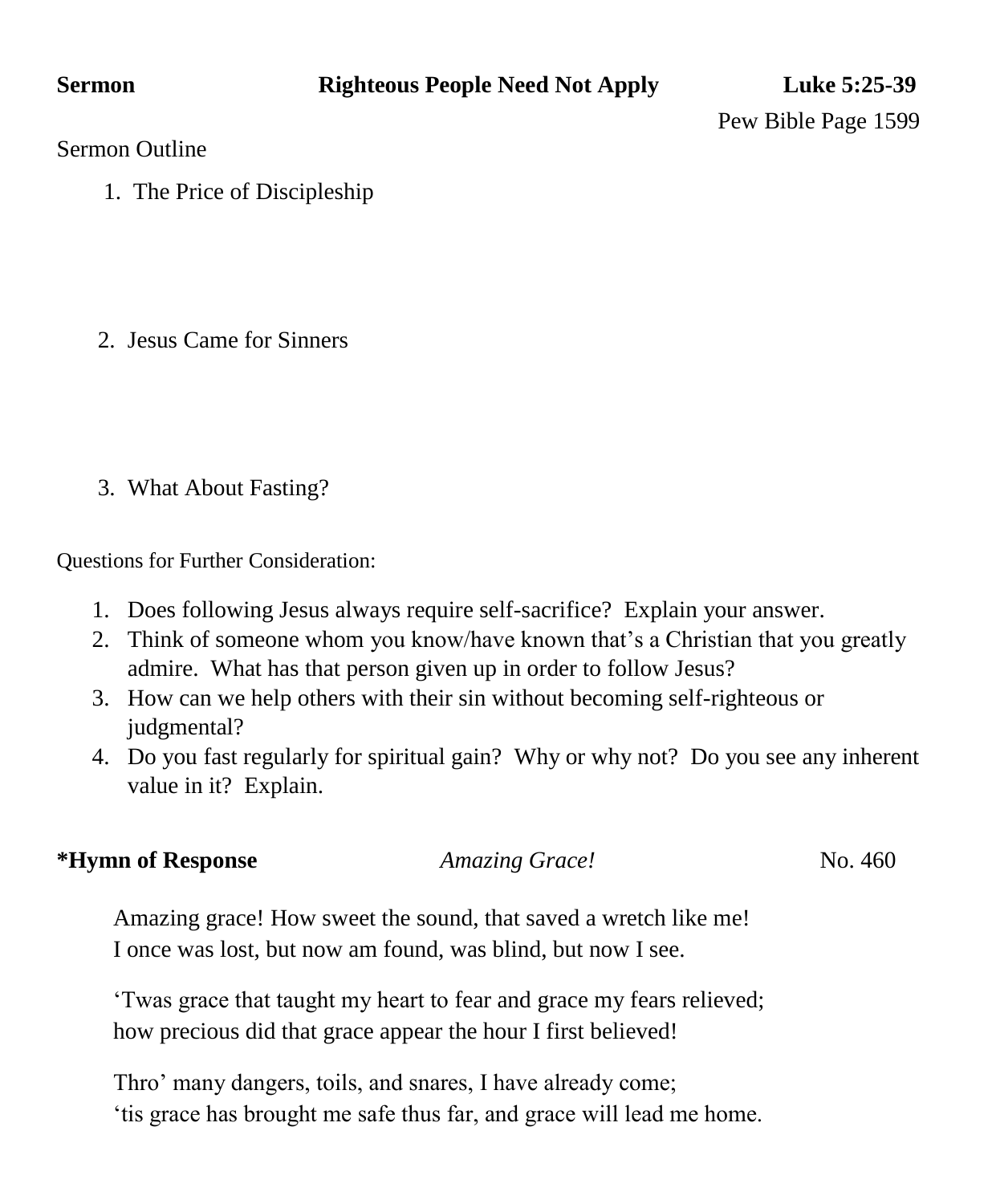The Lord has promised good to me, His Word my hope secures; He will my shield and portion be, as long as life endures.

And when this flesh and heart shall fail, and mortal life shall cease, I shall possess within the veil a life of joy and peace.

When we've been there ten thousand years, bright shining as the sun, we've no less days to sing God's praise than when we've first begun.

## **\*Benediction**

### **\*Gloria Patri** No. 735

Glory be to the Father, and to the Son, and to the Holy Ghost; as it was in the beginning, is now, and ever shall be, world without end. Amen, amen.

| <i>*Postlude</i> | All Creatures of Our God and King | arr. Chung |
|------------------|-----------------------------------|------------|
|                  |                                   |            |

**\* Congregation:** Please stand as able.

**\* \* \* \* \* \* \* \***

**Piano** Sandy DeGroot

**Intercessory Prayer** Pastor Andrew Gretzinger

| <b>Weekly Calendar</b> |             |                                           |  |
|------------------------|-------------|-------------------------------------------|--|
| <b>DATE</b>            | <b>TIME</b> | <b>EVENT</b>                              |  |
| <b>SUN 5/10</b>        | 10:00 AM    | <b>Worship Service</b>                    |  |
| <b>WED 5/13</b>        | 9:30 AM     | Ladies' Bible Study (via Zoom conference) |  |
| <b>SUN 5/17</b>        | 10:00 AM    | <b>Worship Service</b>                    |  |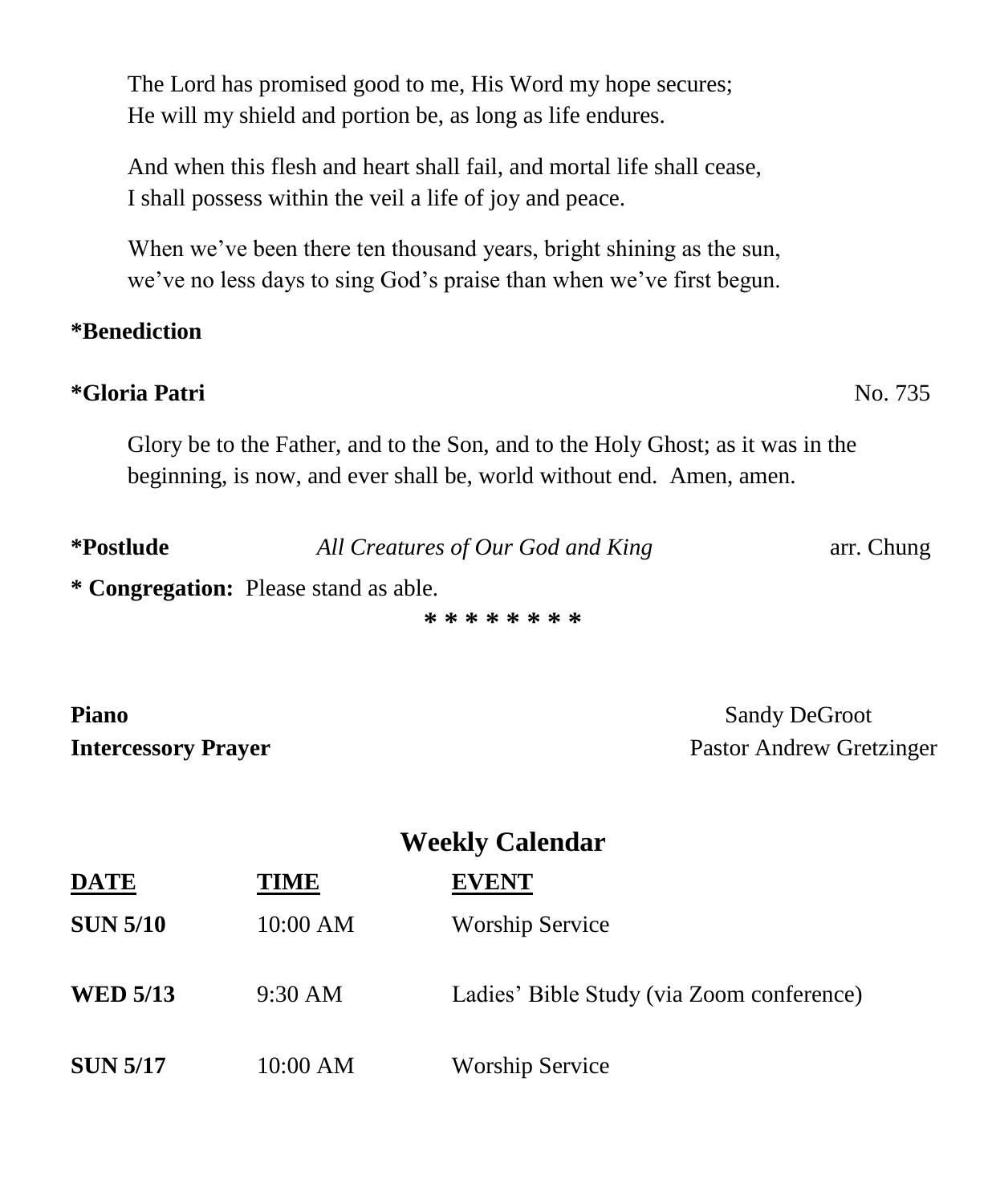## **Serving the Lord**

|                   | 5/10                | 5/17      | 5/24      |
|-------------------|---------------------|-----------|-----------|
|                   |                     |           |           |
| <b>AM Nursery</b> | N/A                 | N/A       | N/A       |
| Greeters          | N/A                 | N/A       | N/A       |
| Treats            | N/A                 | N/A       | N/A       |
| Serve/Cleanup     | N/A                 | N/A       | N/A       |
| Audio             | <b>B.</b> Armstrong | J. Martin | B. Schoon |
| Elder of the Week | Gretzinger          | Lindborg  | Schoon    |



# **May Birthdays & Anniversaries**

| 2 <sup>nd</sup> | Caden McAuley    | $5th$ Liam Gretzinger | 8 <sup>th</sup> Darlene Stam    |
|-----------------|------------------|-----------------------|---------------------------------|
|                 | $11th$ Barb Hale | $11th$ Ken Sanders    | $12^{\text{th}}$ Alice Lindborg |

- 24<sup>th</sup> Matt & Ashley Stechly's Anniversary
- $28<sup>th</sup>$  Luke & Amanda McAuley's Anniversary